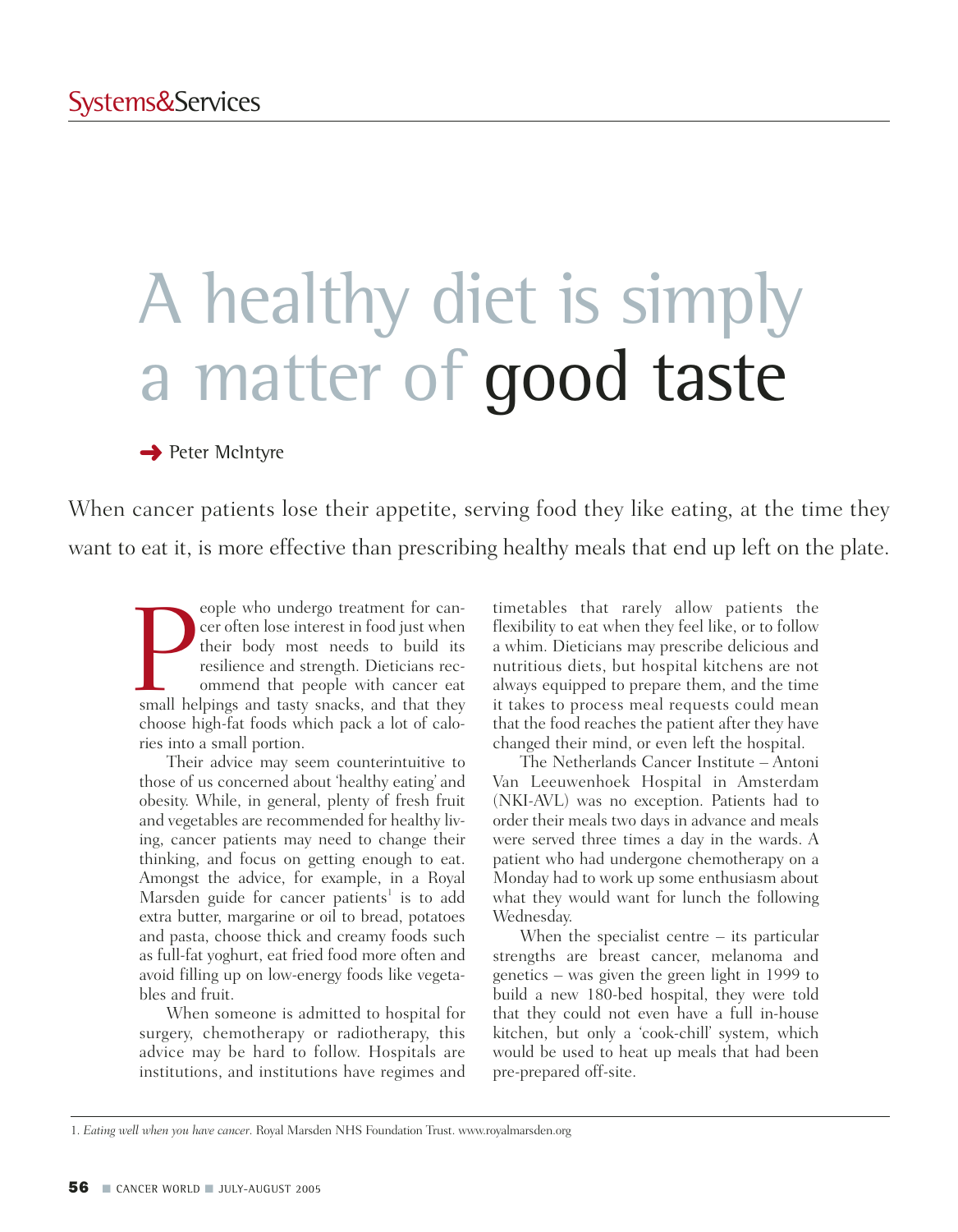### Systems&Services



This restaurant at the Netherlands Cancer Institute – Antoni Van Leeuwenhoek Hospital is designed to encourage patients to eat. You can wander in at any time between 7.00 am and 8.30 pm and choose from a variety of snacks and meals

#### **FOOD FOR THOUGHT**

Managers, dieticians, nurses and doctors decided it was time for a rethink. People with cancer come for in-patient treatment from all over the Netherlands, and staff felt it was important that their stay should be as pleasant an experience as possible under the circumstances, with an atmosphere that would be as homely as possible.

The in-patient design was for three floors, each housing three 'wards' of 16 beds in single and double rooms. So it was decided to add a restaurant area on each floor which would offer hot meals and snacks throughout the day.

Since the new hospital opened in September 2003, patients have been able to visit their nearest restaurant at any time from 7.00 in the morning to 8.30 in the evening, and find a good choice of hot food. They are encouraged to break out of meal times, and snack when they want. 'A la carte' has replaced 'plat du jour'. And today nurses and dieticians are not as concerned about the content of meals as about patients eating enough.

Petra Tuyp, head of facility services at the hospital, said: "We used to share the opinion that the cancer patients needed a special diet. But we had a lot of discussion with the dieticians and the doctors and we talked to the patients. We decided that it was more important to eat something than to eat nothing. Calories are more important than vitamins."

Since the hospital opened, surveys show that patients prefer chips to boiled potatoes, and if that is what gets them eating, then that is fine.

And so while menus in the restaurant include salmon and spinach, patients can also choose burgers and chips. "If you are ill, you may choose what you think is the nicest tastiest food rather than what you believe is the healthiest. If the patient likes fish and chips, for example, it is more important they eat this, than be served with vegetables they will not eat."

The new system costs more. There are three restaurants and they each have to be staffed. However, food costs have remained the same and the number of meals served has risen by 10–15%. Tuyp says that they were disappointed by this modest increase until they looked at how little they were throwing away every day. "Under the old system, we served every patient three meals a day and we served a lot of food that was not eaten. Under the new system all the food we serve is eaten."